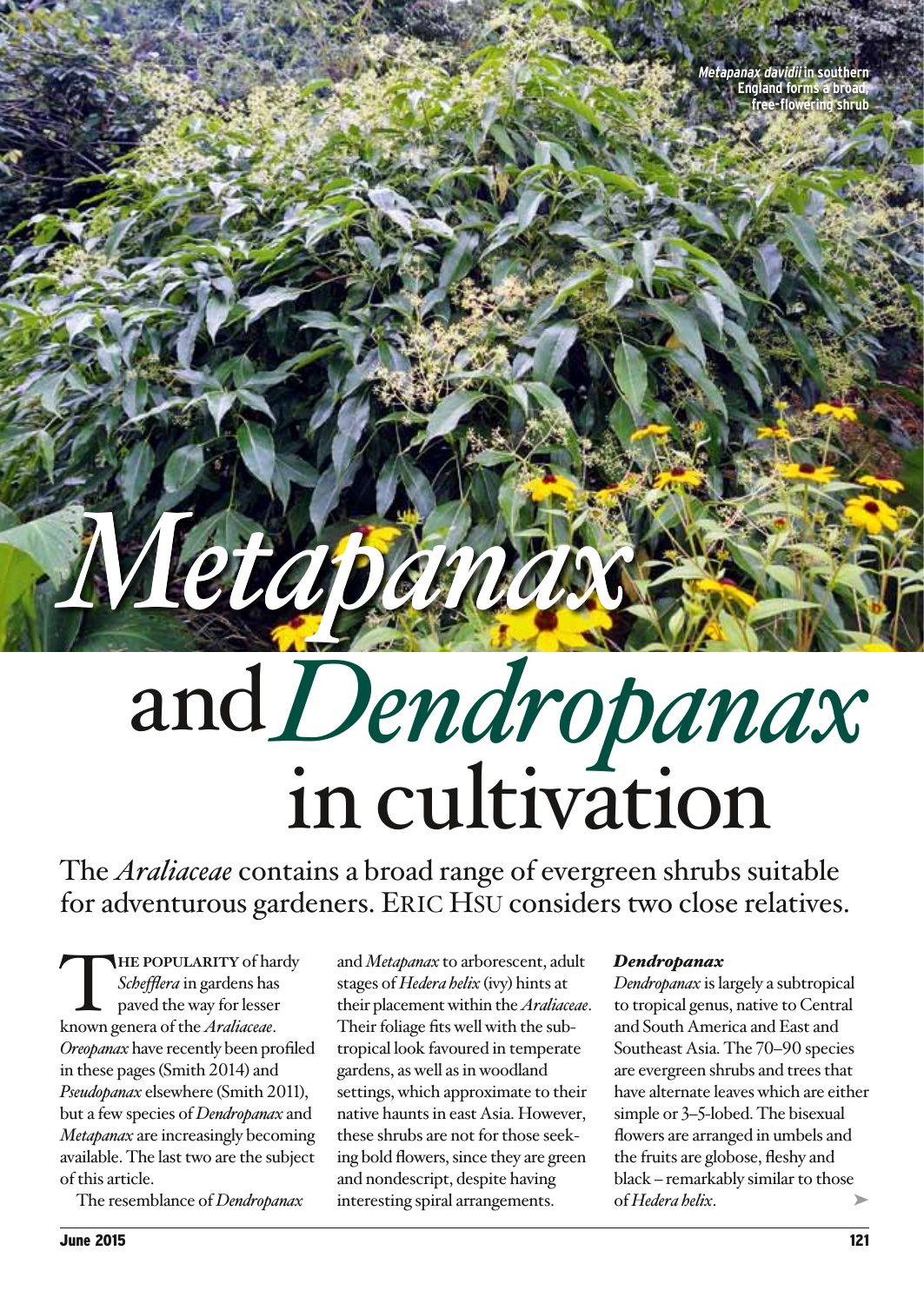

Curiously, botanist Charles Sprague Sargent (1894) had little to say about *Dendropanax*, remarking dryly: '…*Dendropanax*, a tropical genus of trees and shrubs of the New World, as well as of the Old, reaches southern Japan with a single shrubby species, *Dendropanax Japonicum* [now *D. trifidus*].'

The species most often grown in temperate gardens is *Dendropanax trifidus*, native to the Japanese islands of Honshu, Kyushu and Shikoku. Ohwi (1965) lists synonyms of this species in a wide range of *Araliaceae* genera, such as *Aralia*, *Gilibertia*, *Hedera* and *Textoria*, and it even has a synonym in *Acer* – not even remotely related to *Araliaceae*. This species has confused many botanists, perhaps because of its dimorphic foliage (the juvenile leaves are lobed and the adult ones are entire) and the absence of fruits in herbarium specimens.

*Dendropanax trifidus* is probably the hardiest species in the genus and capable of withstanding some cold temperatures, but not heavy frost. *Dendropanax* cf. *kwangsiensis* is listed in the *RHS Plant Finder 2014*, but its long-term prospects in cultivation are unknown.



| KEY TO DENDROPANAX AND METAPANAX IN CULTIVATION IN THE UK & US |
|----------------------------------------------------------------|
|----------------------------------------------------------------|

| Leaves 2–3 lobed, petioles to 20cm                                                                                        | Dendropanax trifidus |
|---------------------------------------------------------------------------------------------------------------------------|----------------------|
| Leaves simple, sometimes 2-3-lobed or divided into 3 leaflets;<br>leaflets typically more than 3cm wide; petioles to 20cm | M. davidii           |
| Leaves with 2-5 leaflets; leaflets 1-3 cm wide; petioles to 12cm                                                          | M. delavayi          |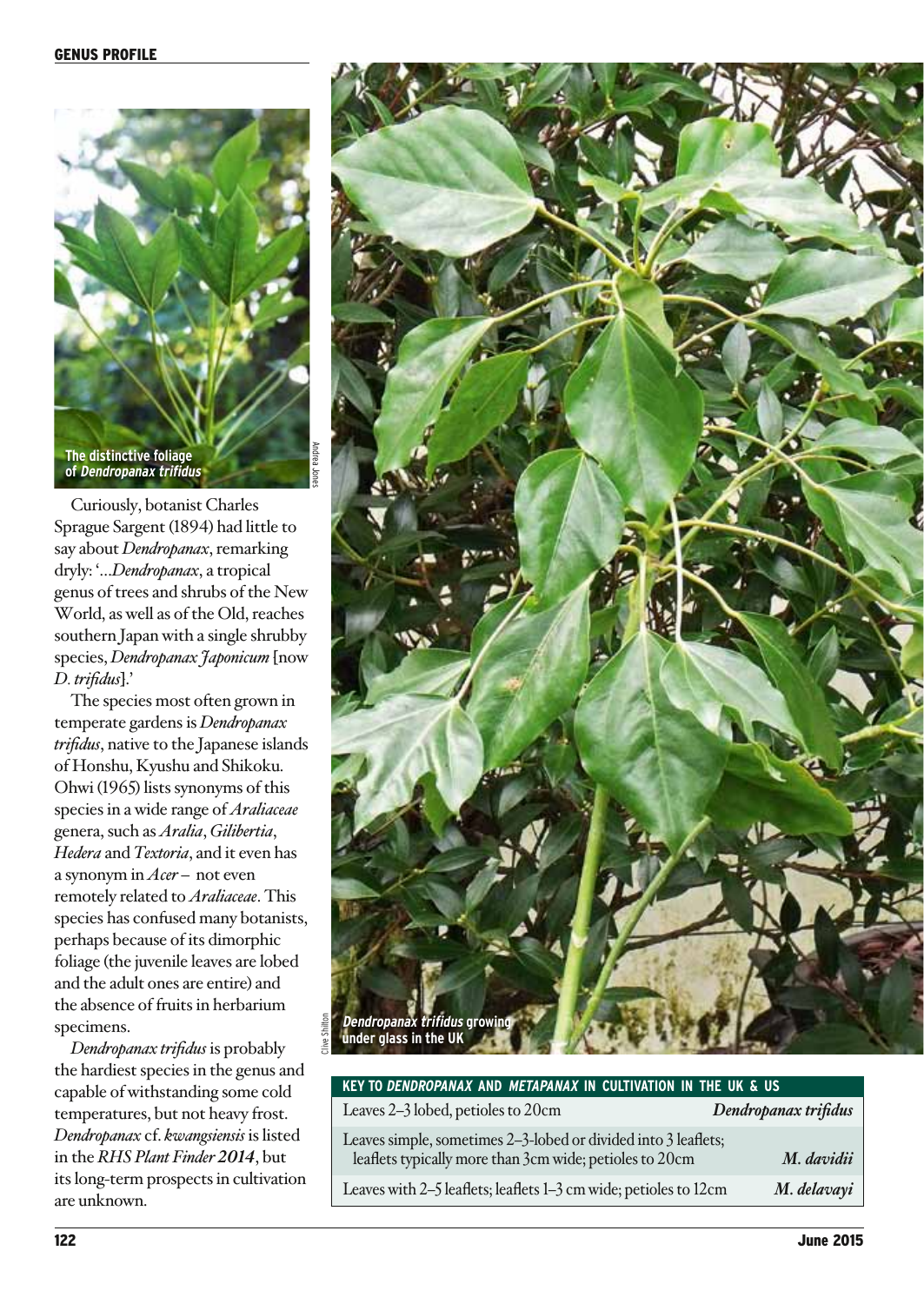



### *Metapanax*

Although *Metapanax* was recognized as a member of the *Araliaceae* in 1992 (Frodin 1992), it was not formally described until 2001 (Wen & Frodin 2001). There are just two species in the genus, *M. davidii* and *M. delavayi* (Hoo & Tseng 1978, Hô 1993, Wen & Frodin 2001). Both are evergreen shrubs to trees, semideciduous in colder climates, with alternate, hairless leaves that are either simple or compound. The rather inconspicuous 5-merous flowers are arranged in umbels around a central panicle and the fruits are flat, black berries. In both species the petioles of immature leaves are long, to 15cm, but shorter on mature leaves.

Their taxonomic position has

fluctuated. Franchet (1886, 1896) originally placed the species in *Panax*, then Harms (1900) moved them to *Nothopanax*. Due to leaf differences (simple or palmately compound in *Metapanax* versus pinnately compound in *Nothopanax*), the species were sometimes considered distinct from southeast Asian *Nothopanax* (Miquel 1857, Philipson 1951). Philipson (1951) then reduced *Nothopanax* to synonymy in *Polyscias*, moving our two species into *Pseudopanax* (Philipson 1965). However, the general consensus had been their recognition in *Nothopanax* (Li 1941, Hoo & Tseng 1978, Shang 1985). Only Hoo (1961) questioned their placement in *Nothopanax*, but refrained from moving them.

# $Pl<sub>a</sub><sup>m</sup>$ ntsman

Molecular work has since demonstrated that the two species warrant their own generic status, in *Metapanax*, which is closely allied to *Eleutherococcus* and *Macropanax* (Mitchell & Wagstaff 1997, Wen *et al*. 2001, Wen & Frodin 2001). *Nothopanax* is no longer recognized, its species having been moved to *Neopanax*, a close ally of *Pseudopanax*, and *Metapanax* (Frodin & Govaerts 2004). In horticulture, *Metapanax* species are still sometimes found listed as *Pseudopanax*.

## *Metapanax davidii*

This species is found in moist forests, roadsides and rocky slopes in the Chinese provinces of Guizhou, Hubei, Huna, Shaanxi, Sichuan and Yunnan (Hoo & Tseng 1978) and north Vietnam at 800–3,000m. It resembles a subtropical, arborescent ivy and differs from *M. delavayi* on account of its usually simple, although sometimes palmately divided or compound, leaves with leaflets more than 2.5cm wide. The leaflets lack the petiolules (leaflet stalks) evident in *M. delavayi*.

# *Metapanax delavayi*

This species is restricted to the forests of Guizhou and Yunnan (Hoo & Tseng 1978). The leaves generally have three leaflets, each with a short petiolule. The leaflet structure gives this species a more delicate appearance, much closer to *Schefflera* than the *Hedera*-like *M. davidii*.

➤ Two cultivars are offered in horticulture. One was collected by plantsman Dan Hinkley from the Yulong mountains in Yunnan and is marketed by Monrovia nursery of California as *M. delavayi* Jade Dragon ('MonYuLong'). Its performance in eastern US has yet to be determined. Cistus Nursery of Oregon offers *M. delavayi* 'Stout', a selection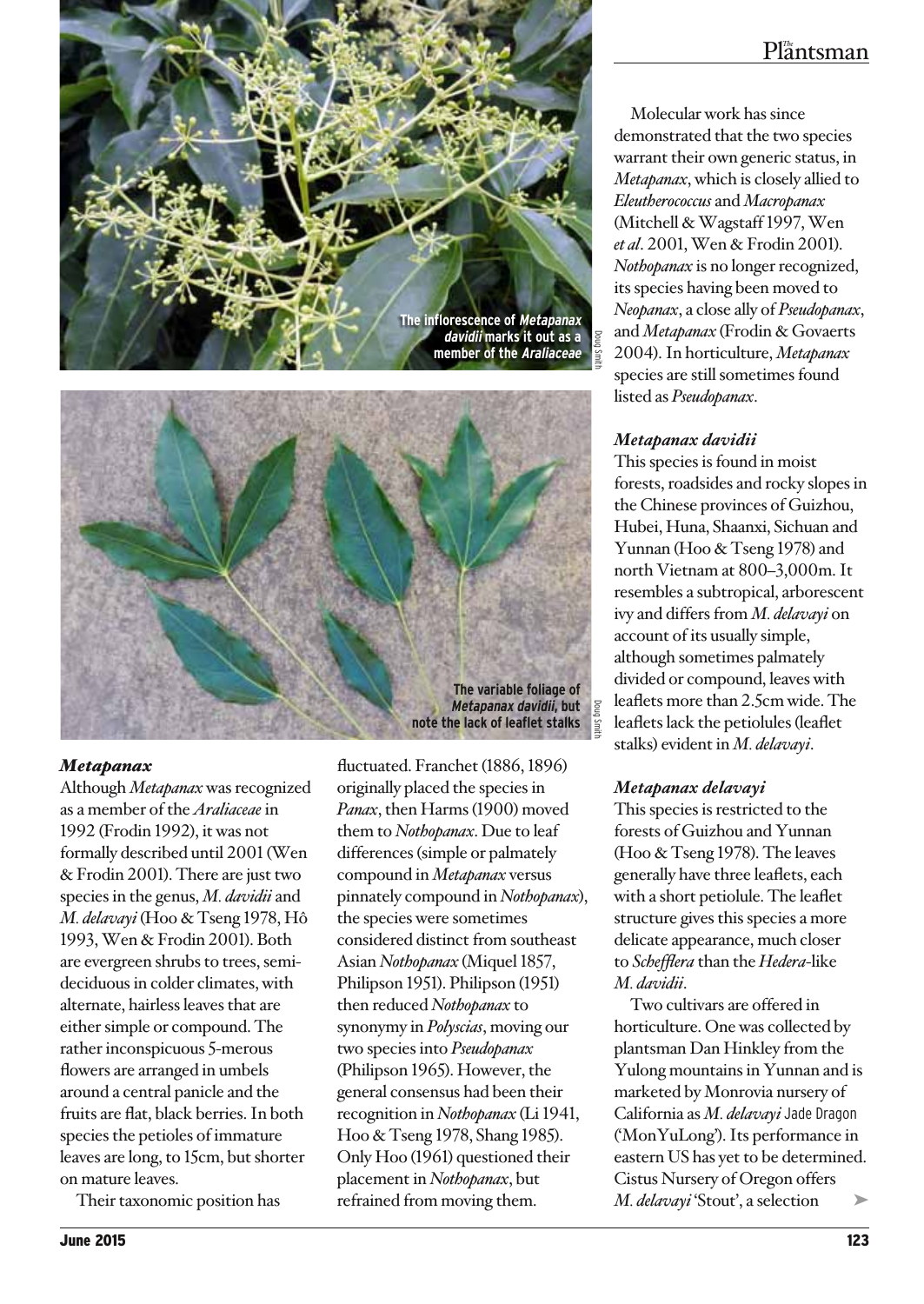



temperatures of -15°c with minor foliar damage (Hogan 2008). Although new leaves of *Metapanax* can be easily damaged at -1°c, Hogan (2008) reported *M. davidii* hardy to slightly below -18°c if sheltered from cold winds, or -14°c without, and *M. delavayi* to -18°c without protection. In the Pacific Northwest, plants of both species survived the December 2008 and 2009 freezes.

They appear unfussy about soil type, but seem to be happiest in neutral loam. They resent poorly drained conditions but a lack of moisture can result in stunted growth or yellowing foliage.

No serious pests or diseases trouble the plants, although scale insect may bother stressed plants.

Plants are normally propagated vegetatively. Cuttings taken at any time of the year will usually root fairly easily, providing a small amount of old wood is left on the base. Bottom heat will speed up the process.



from seed, which differs from the species in its leaflets of a thicker texture.

# **Cultivation**

*Dendropanax* and *Metapanax* are both suitable for gardens in the southeast US where hot and humid summers approximate their climates in East Asia. They can also be grown in the

warmer gardens of south and west Britain and Ireland. However, given their evergreen nature, *Dendropanax* and *Metapanax* require careful siting, such as against a wall, if grown in colder climates. Where there are heavy frosts they should be overwintered at a minimum of 4°c in a greenhouse or conservatory.

*Dendropanax trifidus* has survived